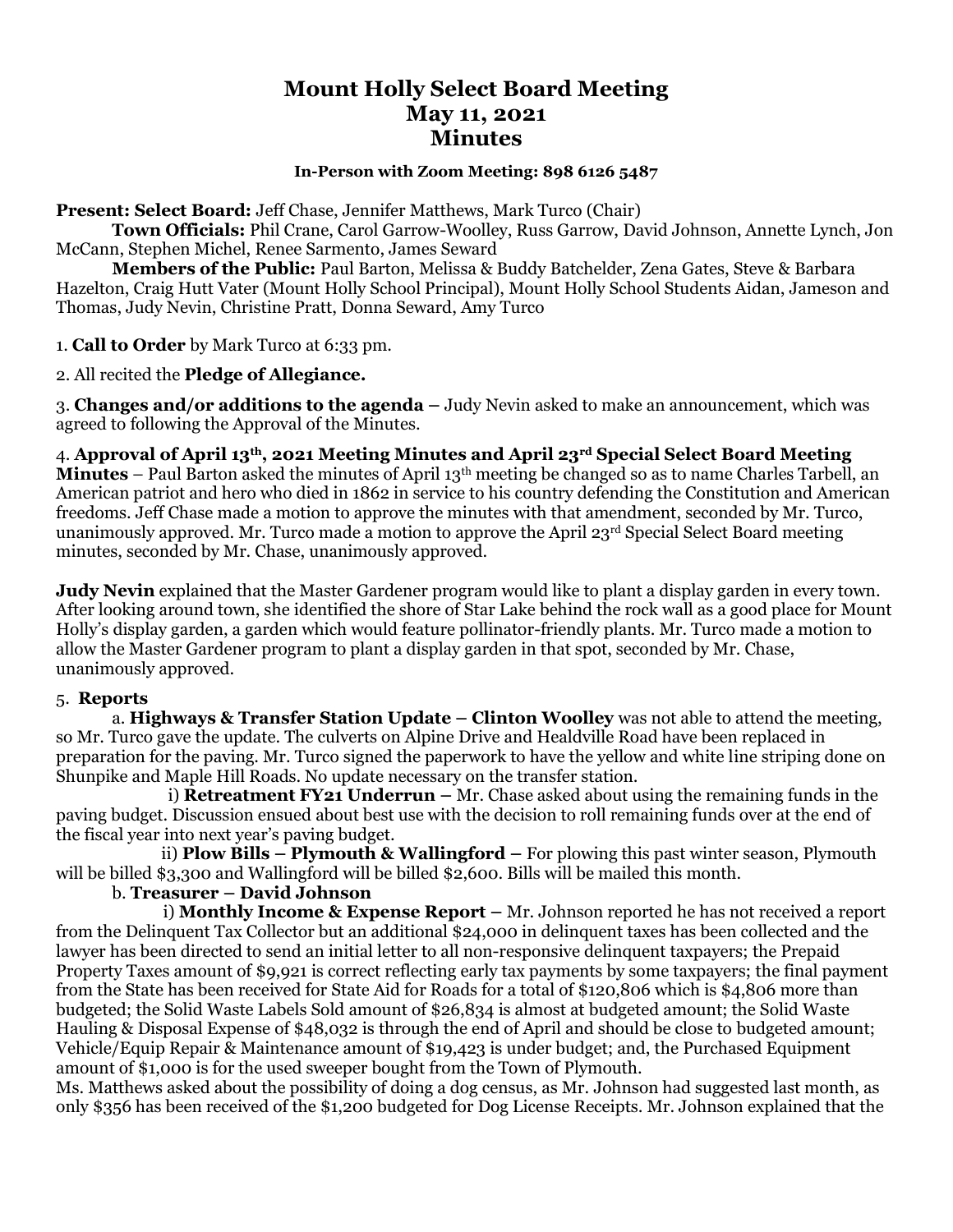\$1,200 budget figure also includes the funds received for liquor licenses and that another \$400 has been turned over for dog licenses.

 ii) **Independent Audit Update & Fixed Asset Services Contract –** Mr. Johnson reported that he is to meet with the auditors on Thursday. They seem to have completed their initial work. A list of needed documents as part of the audit is to come with a site visit following and a walk through the financial procedures. As to the Fixed Asset Services Contract, the town has not kept a fixed asset schedule in the past. The previous auditors just worked that information into the financial statements. The contract will maintain the fixed assets schedule per accounting regulations on an annual basis. Ms. Matthews made a motion to sign the Fixed Asset Services contract for fixed asset database maintenance at a flat rate of \$250 annually, seconded by Mr. Turco, unanimously approved.

c. **Listers Update – David Johnson** reported that grievances are scheduled for May 21st and 22nd . He reminded residents to file their HS-122 by May  $17<sup>th</sup>$ . The Listers recently attended a webinar on the statewide Grand List program; they now have the option to continue to work with NEMRC until 2023.

d. **Mount Holly Planning Commission Update – Jon McCann** reported the Planning Commission had completed the Bolalek subdivision, including writing the findings of fact and conclusions of law. Although previous Planning Commissions had written these, this has not been done for some time. Both the Rutland Regional Planning Commission and VLCT recommended this be done going forward. The Planning Commission is calling these findings and decision, and they will serve as a record of the process and the subdivision decision. The Planning Commission has also been working with the Listers on revisions to the Building Construction Registration form and the ordinance; more info is needed, probably from the lawyers. Mr. McCann is working with the National Historic Lookout Register folks in order to add the Okemo Tower to the fire tower registry.

e. **Mount Holly Conservation Commission Update – Phil Crane** reported the town-wide survey received 124 responses of which 109 were complete. Castleton University is assembling the final report, which will be posted on the Conservation Commission webpage on the town website. The report will contain a few definitive items for the Planning Commission on what townspeople value. The Conservation Commission is putting together a subcommittee to work on the Municipal Shade Tree Preservation Plan, and they hope to establish a fruitful collaboration with Shrewsbury in this undertaking; a Tree Warden is needed to help with this project. Work continues on updating the town's inventory of natural resources. As part of this work, Commission members, led by Jim Corven, made a visit to a vernal pool. They are planning a visit to look at ledge habitat, core forests, and riparian areas soon. Commission members plan to participate in the Summit on the Future of Vermont on May  $26<sup>th</sup>$  &  $27<sup>th</sup>$ .

f. **Rutland Regional Planning Commission Update – Jon McCann** reported more FEMA reimbursement for flood disasters may be available. He will email the Select Board with that information.

g. **Rutland Region Transportation Council Update – Clinton Woolley** was not able to attend this evening's meeting, so there was no update.

h. **Rutland County Solid Waste District Update – Clinton Woolley** was not able to attend the evening's meeting, so there was no update.

i. **Black-Ottauquechee and West Watersheds Report – Jon McCann** reported on the five-year project to update the flood maps with community input and involvement from the outset. The project looks at how floods affect local roads. Branch Brook empties into the Black River. New, more accurate mapping shows a larger floodplain, especially where VT Route 103 crosses Branch Brook. This project will provide helpful information to towns regarding roads and floodplains.

#### 6. **New Business**

a. **Bowlsville Road South/Class 4 Road Request –** Mr. Turco stated the Select Board had received a letter from Melissa & Buddy Batchelder about the town taking over the Class 4 section of their road. Mr. Turco explained that the road would have to be brought up to town standards and he gave Mr. Batchelder a copy of Mount Holly's road and bridge standards. Discussion ensued about the work necessary to do this. Once the work is done, Mr. Turco said the town would look at the road and make a determination.

b. **Town of Mount Holly Transfer Station Recertification – Approve –** Ms. Matthews explained that the transfer station needs to be recertified every few years. The recertification application is 44 pages long plus attachments. She thanked the Rutland County Solid Waste District for their diligence in putting the application together, an application which includes the option for onsite composting at the transfer station.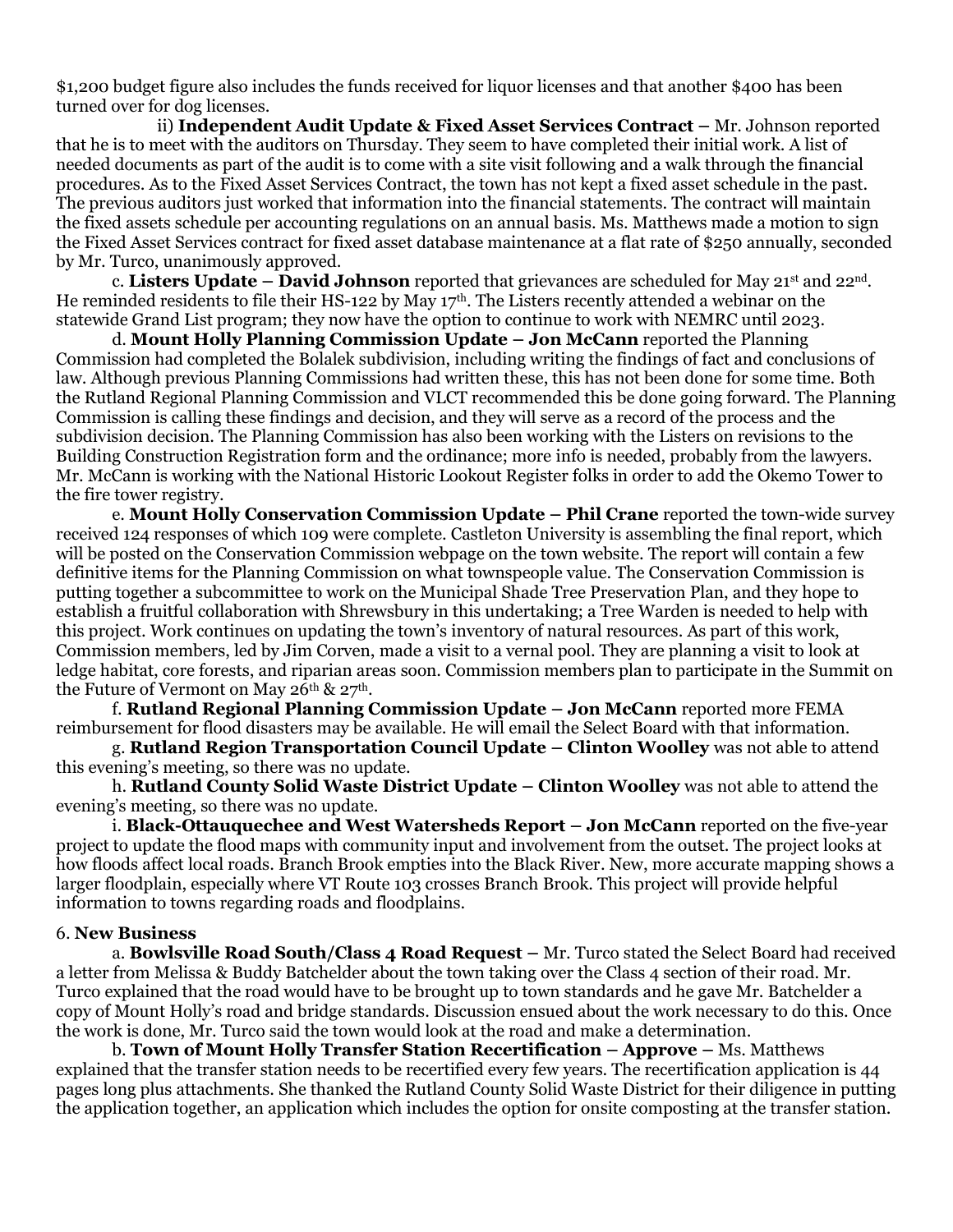Mr. Turco made a motion to approve and sign the Mount Holly transfer station recertification application and endorsement letter, seconded by Ms. Matthews, unanimously approved.

c. **Delta Dental Insurance Plan Renewal –** Ms. Matthews noted the upcoming renewal for dental insurance with a 3.25% decrease in the rates for two years. Mr. Chase made a motion to continue the dental insurance with Delta Dental, seconded by Ms. Matthews, unanimously approved**.** 

d. **Belmont Store Liquor License Renewal Application – Approve –** Mr. Chase made a motion to approve the Belmont Store's liquor license, seconded by Mr. Turco, unanimously approved.

e. **American Rescue Plan Funds –** Ms. Matthews briefly described the ARPA funding: \$195 billion going to the States, of which the State of Vermont is to receive \$1 billion; \$65 billion to the Counties - the funds received by Rutland County to be divided up among the county's 28 municipalities with the amount received based on each town's population; and, \$19.5 billion going to local governments, of which Mount Holly is to receive \$123,037. These funds can be used to support public health expenditures, to address negative economic impacts caused by the pandemic, to replace lost public sector revenue, to provide premium pay for essential workers, and/or to invest in water, sewer and broadband infrastructure. Ms. Matthews reiterated the Governor in saying this is an once-in-a-lifetime opportunity to invest in our town for the betterment of the community. Once more details are available about the amounts and permitted uses of the funds, the Select Board will call a special meeting to discuss possible projects.

f. **Other –** There was no additional New Business this evening.

#### 7. **Ongoing & Old Business**

a. **Sharon Lane Old Recycling Shed Rental Request –** Mr. Turco reached out to the interested individual. Discussion ensued about rental rates, the size and condition of the building, its contents. Mr. Turco will follow up with the interested party, and the item will be on a future agenda, if need be.

b. **Junk Ordinance Enforcement –** Ms. Matthews explained that certified letters had been mailed out to the property owners who are in violation of the ordinance, the tickets ordered, and Paul Faenza, our enforcement officer, contacted about the possible need to issue tickets. The property owners have until June 6<sup>th</sup> to take steps to clean up their property. At the June 8th meeting, the Select Board will decide on ticket issuance. Ms. Matthews also noted that two complaints have now been received about one property on Station Road; a warning letter will be mailed to them. She asked about compensation for Mr. Faenza's time and expenses in his role as enforcement officer. Amy Turco questioned the reason for paying Mr. Faenza more given his pay as Constable. Mr. Turco said there were no funds in the budget to compensate the enforcement officer. Discussion ensued about the Constable duties, compensation, fines and fees, the budget, the health officer, legal expenses. Mr. Chase asked all to clean up their yards, follow the ordinance, and to ask for help if they need it in cleaning up their yard. Mr. Turco said there was value in scrap and to use the list of resources Mr. Chase pulled together; there are organizations and individuals who will take junk vehicles and scrap at no charge. He pleaded with residents to keep their yard clean.

c. **Select Board Admin. Assistant Position –** Ms. Matthews is talking with Adecco, as the Leddy Group's rates were quite high. Mr. Turco commented on how difficult it is to find employees at present.

d. **Other –** Ms. Matthews asked about the ash tree inventory. Mr. Chase will pull together a group to finish the inventory. Mr. Turco emphasized the need for a Tree Warden to help with this work. He said several people had looked at the tree warden position, but they did not want to take on the responsibilities involved. Ms. Matthews made a plea to residents to please get involved, especially younger community members as the future of Mount Holly is in their hands, and the town needs you.

8. **Citizen Comments –** Craig Hutt Vater wanted to follow up on revisions to the hiking and biking trail. Only Mr. Turco had seen the revised map, having been given a copy by Mr. Woolley. Once all Select Board members have had a chance to see and review the map, we'll address this at a future Select Board meeting.

#### 9. **Announcements/Other Business –**

#### a. **Appointments to be made @ June 8th Meeting for July first to June 30, 2022 terms:**

# **- Rutland Regional Planning Commission Representative & Alternate**

### **- Rutland Region Transportation Council Representative & Alternate**

Ms. Matthews noted that our RRTC Alternate was Don Richardson, who passed away over the weekend. She wanted Rhonda Rivers to know our thoughts and prayers are with her, and she expressed the Select Board's appreciation for all the work and time Don had given our community over the years. Mr. Turco said that our hearts and blessings go out to the family. The Alternate position(s) will be posted.